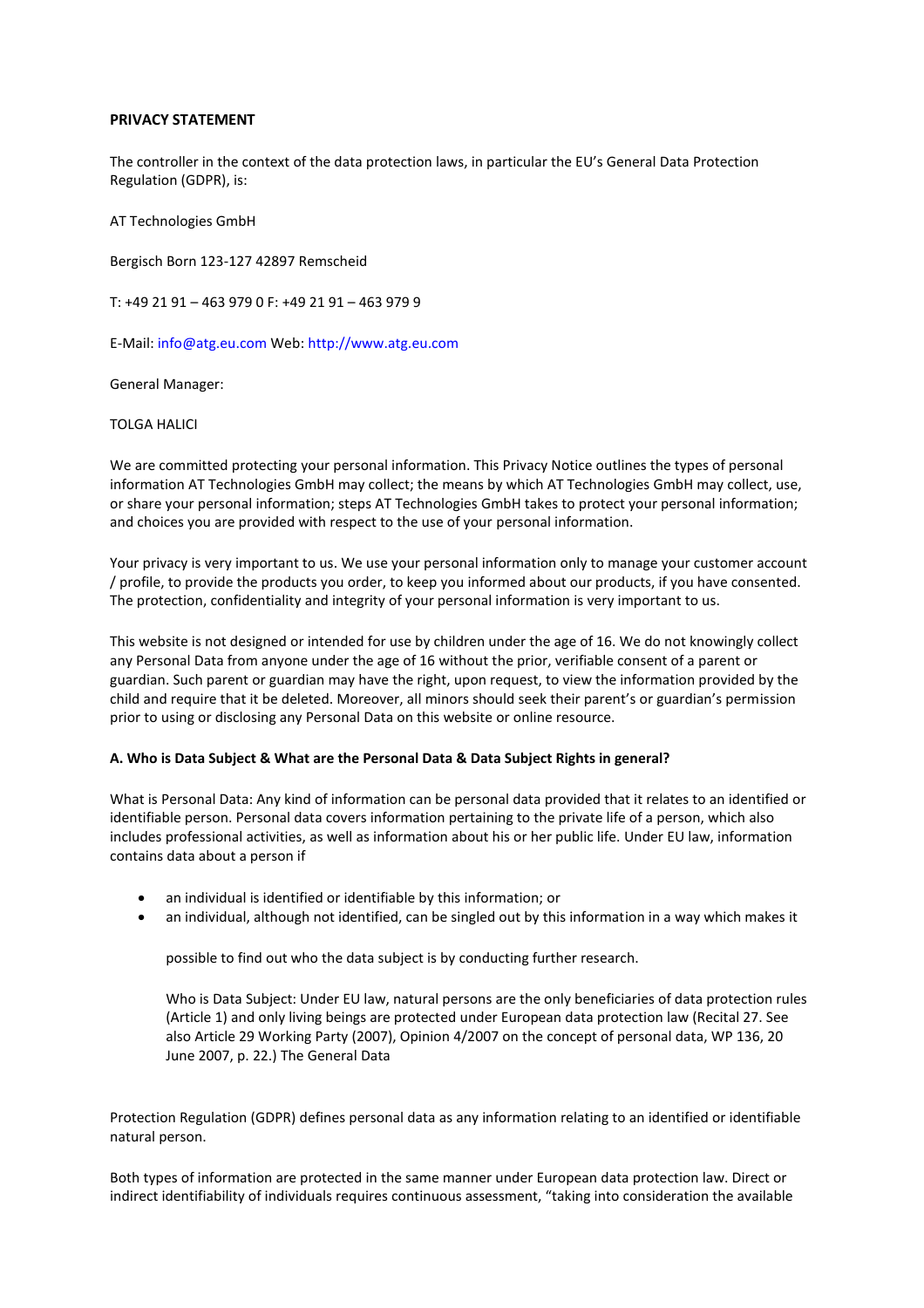technology at the time of the processing and technology developments". (General Data Protection Regulation, Recital 26.)

The GDPR stipulates that a natural person is identifiable when he or she "can be identified, directly or indirectly, in particular by reference to an identifier such as a name, an identification number, location data, an online identifier or to one or more factors specific to the physical, physiological, genetic, mental, economic, cultural or social identity of that person" (General Data Protection Regulation, Art. 4 (1)

Data Subject Rights in general: Every data subject has the right to information about processing of his or her personal data by a data controller, with limited exceptions.

Data subjects shall have the right to access their own data and obtain certain information about the processing. they have their data rectified by the controller processing their data. If the data are inaccurate, the controller erase their data, as appropriate, if the controller is processing their data illegally, they have the right to temporarily restrict processing, they have their data ported to another controller under certain conditions. Additionally, data subjects shall have the right to object to processing on: grounds relating to their particular situation he uses of their data for direct marketing purposes.

Data subjects have the right not to be subject to decisions based solely on automated processing, including profiling, that have legal effects or that significantly affect them. Data subjects also have the right to obtain human intervention on the part of the controller express their point of view and contest a decision based on automated processing. If you have given us your consent, you can revoke it at any time with effect for the future.

In principle, we process personal data of our users only insofar as this is necessary to provide a functioning website and our content and services. The processing of personal data of our users takes place regularly only with the consent of the user. An exception applies to cases in which prior consent cannot be obtained for reasons of fact and the processing of the data is permitted by law.

You can contact your local supervisory authority at any time with a complaint. Your local supervisory authority depends on your state of residence, your work or the alleged infringement. A list of supervisory authorities (for the non-public sector) and their addresses can be found

at: https://www.bfdi.bund.de/DE/Infothek/Anschriften\_Links/anschriften\_links-node.html.

# **B. Data Processing in General**

Your personal data will not be passed to third parties for purposes other than those mentioned. We will only pass on your personal data to third parties if:

- you have given your express consent,
- the processing is necessary to process a contract with you,
- the processing is necessary to fulfil a legal obligation,

the processing is necessary to protect legitimate interests and there is no reason to believe that you have an overriding interest worthy of protection in not disclosing your data.

Insofar as we obtain the consent of the data subject for processing of personal data, Art. 6 para. 1 lit. a EU General Data Protection Regulation (GDPR) as legal basis.

In the processing of personal data necessary for the performance of a contract of which the data subject is a party, Art. 6 para. 1 lit. b DSGVO as legal basis. This also applies to processing operations required to carry out pre-contractual actions.

Insofar as processing of personal data is required to fulfil a legal obligation that is subject to our company, Art. 6 para. 1 lit. c DSGVO as legal basis.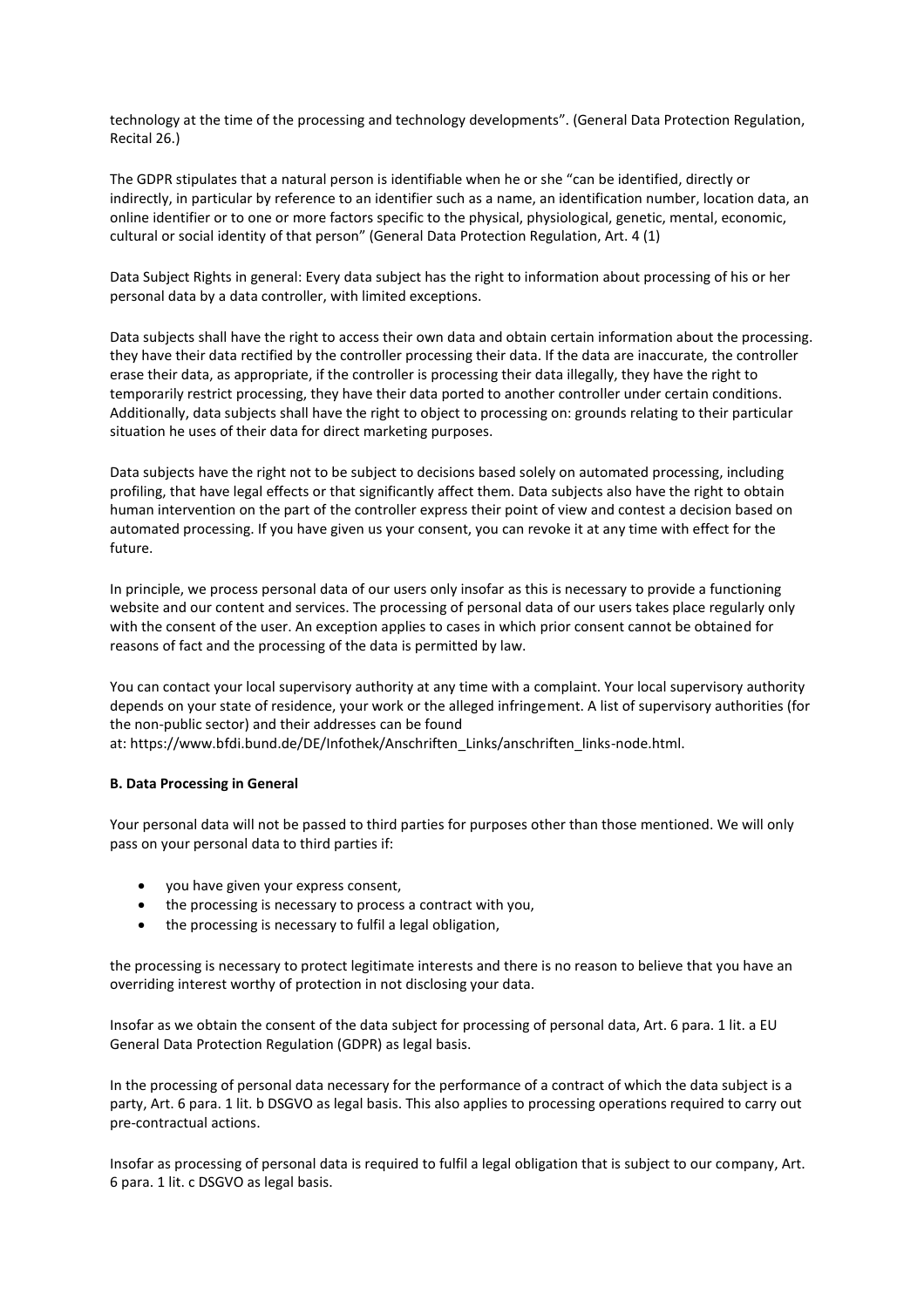In the event that vital interests of the data subject or another natural person require the processing of personal data, Art. 6 para. 1 lit. d DSGVO as legal basis.

If processing is necessary to safeguard the legitimate interests of our company or a third party, and if the interests, fundamental rights and freedoms of the data subject do not prevail over the first interest, Art. 6 para. 1 lit. f DSGVO as legal basis for processing.

The personal data of the data subject will be deleted or blocked as soon as the purpose of the storage is deleted. It may also be stored if provided for by the European or national legislator in EU regulations, laws or other regulations to which the controller is subject. Blocking or deletion of the data also takes place when a storage period prescribed by the standards mentioned expires, unless there is a need for further storage of the data for conclusion of a contract or fulfilment of the contract.

Regarding Processing of data outside the EU / the EEA, your data will in part also be processed in countries outside the European Union ("EU") or the European Economic Area ("EEA"), which may have a lower data protection level than European countries. In such cases, we will ensure that a sufficient level of protection is provided for your data, e.g. by concluding specific agreements with our contractual partners (copy available on request), or we will ask for your explicit consent to such processing.

Regarding use of Data Marketing, we never sell or transfer your Personal Data to any non-affiliated entity for their own direct marketing use unless we provide clear notice to you and obtain your explicit consent. If you would like more information about this practice and your choices to opt out of having this information, see our cookies policy.

# **C. What personal information do we collect?**

We require certain personal information in order to provide you with this service. You enter some of this data in our websites and or directly. If you become our partner or customer, then we will create an account in our files.

We receive some of your personal information indirectly from your devices by recording how you interact with our services (such as through cookies) and we also obtain your data as you share using the following omni channels:

Fax, email, Telephone, Call center tools, social network

As a matter of fact, that we process the following details you shared with us under your consent: • Company name given if first and last name;

- Salutation (Mr, Mrs, no salutation, title);
- User
- E-mail address;
- telephone number;
- Address;
- IP address;
- Payment and billing information, e.g. Bank account; Commercial number / registration number
- If applicable, VAT ID

# **D. Provision of the website and creation of logfiles When you visit our website**

When you access our website, information of a general nature is automatically collected by means of a cookie. This information (in the form of server log files) includes the type of web browser, the operating system used, the domain name of your internet service provider and similar information. This is exclusively information which does not allow any conclusions to be drawn about your person.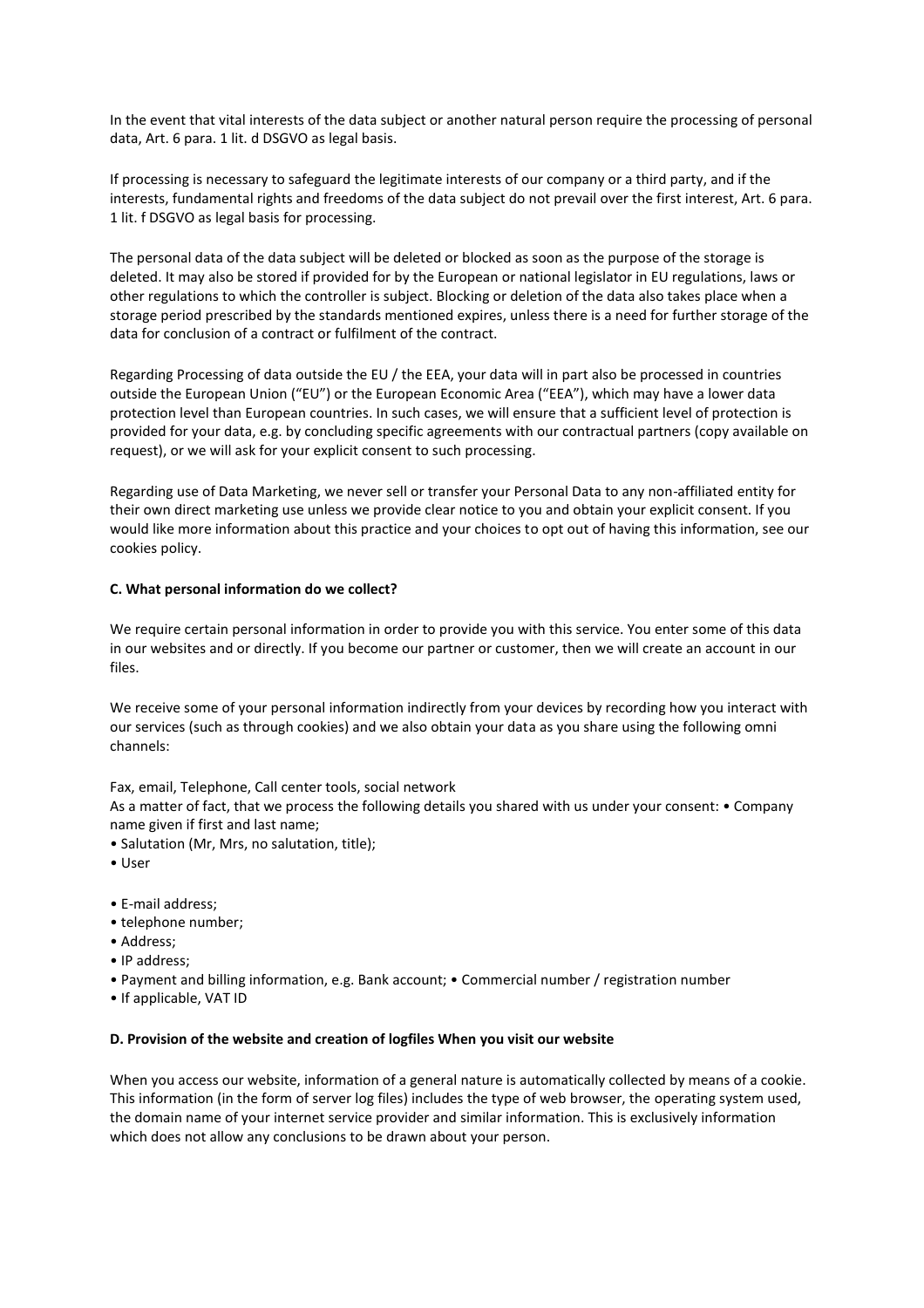This information is technically necessary in order to correctly deliver the content you have requested from websites and is mandatory when using the internet. They are processed in particular for the following purposes:

- ensuring a trouble-free connection of the website,
- ensuring smooth use of our website,
- evaluating system security and stability as well as
- for other administrative purposes.

The processing of your personal data is based on our legitimate interest from the aforementioned purposes for data collection. We do not use your data to draw conclusions about you personally. The recipients of the data are only the Data Controller and, if applicable, the contract processor.

The temporary storage of the IP address by the system is necessary to allow delivery of the website to the computer of the user. To do this, the user's IP address must be kept for the duration of the session.

Storage in log files is done to ensure the functionality of the website. In addition, the data is used to optimize the website and to ensure the security of our information technology systems. An evaluation of the data for marketing purposes does not take place in this context.

For these purposes, our legitimate interest in the processing of data pursuant to Art. 6 para. 1 lit. f DSGVO.

The data will be deleted when it is no longer necessary for the purpose of its collection. In the case of collecting the data for providing the website, this is the case when the respective session is completed.

In the case of storing the data in log files, this is the case after no more than seven days. An additional storage is possible. In this case, the IP addresses of the users are deleted or alienated, so that an assignment of the calling client is no longer possible.

The collection of data for the provision of the website and the storage of the data in log files is essential for the operation of the website. There is consequently no contradiction on the part of the user.

# **E. How to use cookies**

Like many other websites, we use cookies on our site. These are small files that your browser automatically creates and that are stored on your device (laptop, tablet, smartphone, etc.) when you visit our site. Cookies do not harm your device, do not contain viruses, Trojans or other malicious software. Cookies automatically provides us with certain data, such as your IP address, browser, operating system and internet connection.

In addition, to improve usability, we also use temporary cookies that are stored on your device for a specified period of time. If you visit our site again to take advantage of our services, it will automatically recognize that you have already been with us and what inputs and settings you have made, so you do not have to re-enter them. The data processed by cookies are for the purposes mentioned in order to safeguard our legitimate interests as well as third parties according to Art. 6 para. 1 sentence 1 lit. f DSGVO required.

Most browsers accept cookies automatically. However, you can configure your browser so that no cookies are stored on your computer or always a hint appears before a new cookie is created. However, disabling cookies completely may mean that you cannot use all features of our website.

Using the information contained in cookies enables us to make it easier for you to navigate our web pages and to display them correctly.

We will never pass the data collected by us to third parties or make any connection with personal data without your permission.

If you wish, you can use our website without cookies. Internet browsers are usually set up to accept cookies. In general, you can deactivate the use of cookies at any time via the settings of your browser. Please use your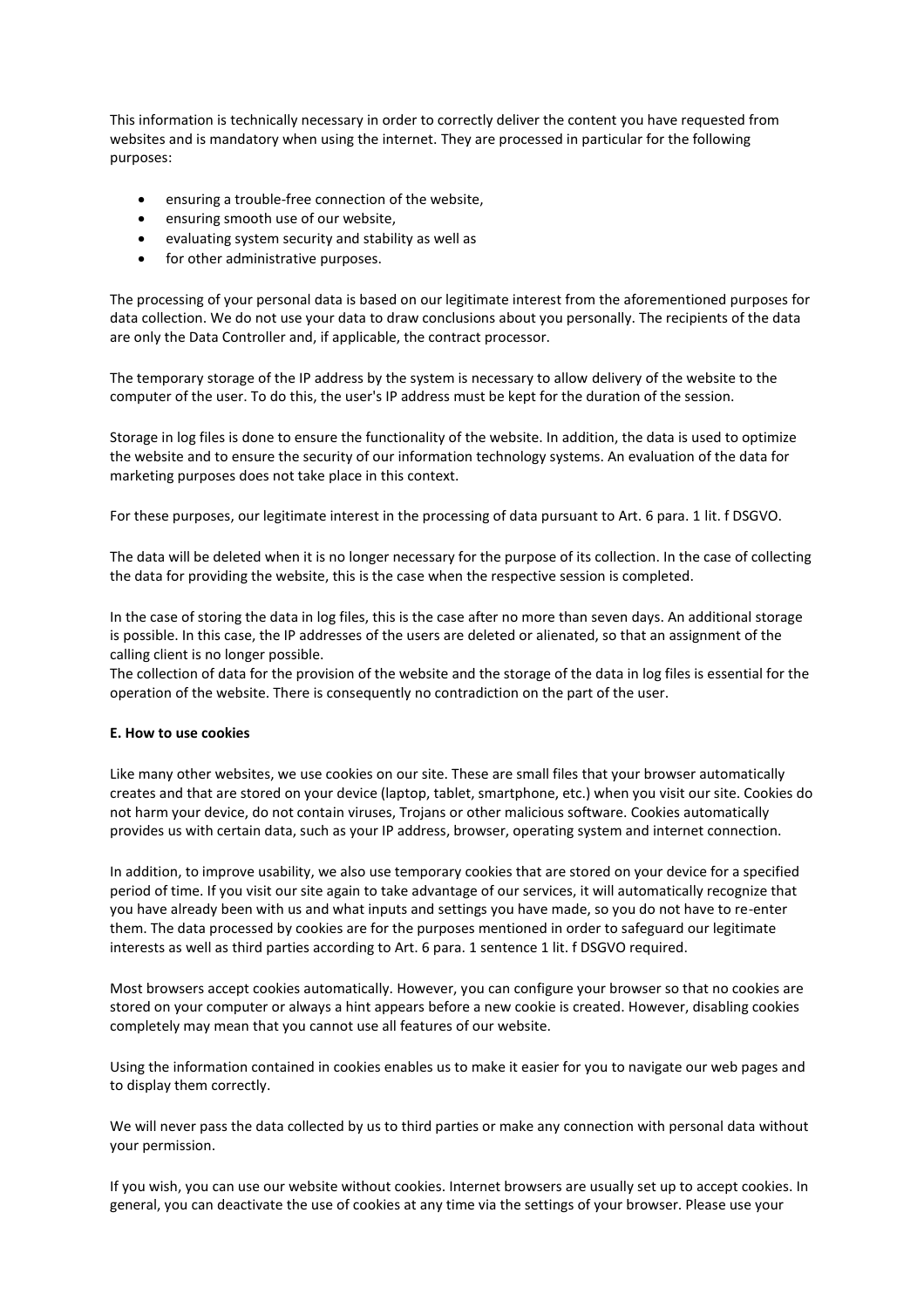internet browser's help functions to find out how you can change these settings. Please note that some features of our website may not work if you have disabled the use of cookies.

# **F. Contact form and e-mail contact**

Our website has a contact form available, which can be used as electronic contact. If you enter your Data, the data entered in the input mask will be transmitted to us and saved. Below you can find the data available in our website: (1) Name (required)

(2) E-Mail (required)

(3) Message

At the time of sending the message, the following data is also stored:

(1) Time to fill out the form

(2) User Agent of the sender

(3) Date and time

For the processing of the data in the context of the sending process your consent is obtained and referred to this privacy statement.

Alternatively, contact via the provided e-mail address is possible. In this case, the user's personal data transmitted by e-mail will be stored.

In this context, there is no disclosure of the data to third parties. The data is used exclusively for processing the conversation.

Legal basis for the processing of the data is in the presence of the consent of the user Art. 6 para. 1 lit. a GDPR. The legal basis for the processing of the data transmitted in the course of sending an e-mail is Article 6 (1) lit. f DSGVO. If the e-mail contact aims to conclude a contract, then additional legal basis for the processing is Art. 6 para. 1 lit. b DSGVO.

The processing of the personal data from the input mask serves us only to process the contact. In the case of contact via e-mail, this also includes the required legitimate interest in the processing of the data.

The other personal data processed during the sending process serve to prevent misuse of the contact form and to ensure the security of our information technology systems.

The data will be deleted as soon as it is no longer necessary for the purpose of its collection. For the personal data from the input form of the contact form and those sent by e-mail, this is the case when the respective conversation with the user has ended. The conversation is ended when it can be inferred from the circumstances that the relevant facts have been finally clarified.

The additional personal data collected during the sending process will be deleted at the latest after a period of seven days.

Opposition and removal possibility

The user has the possibility at any time to revoke his consent to the processing of the personal data. If the user contacts us by e-mail, he may object to the storage of his personal data at any time. In such a case, the conversation cannot continue.

All personal data stored in the course of contacting will be deleted in this case.

# **G. Tracking tools**

The tracking measures used by us are based on Art. 6 para. 1 sentence 1 lit. f DSGVO. With the tracking measures to be used, we want to ensure a needs-based design and the continuous optimization of our website. On the other hand, we use the tracking measures to statistically record the use of our website and evaluate it for the purpose of optimizing our offer for you. These interests are to be regarded as justified within the meaning of the aforementioned provision.

The respective data processing purposes and data categories can be found in the corresponding tracking tools.